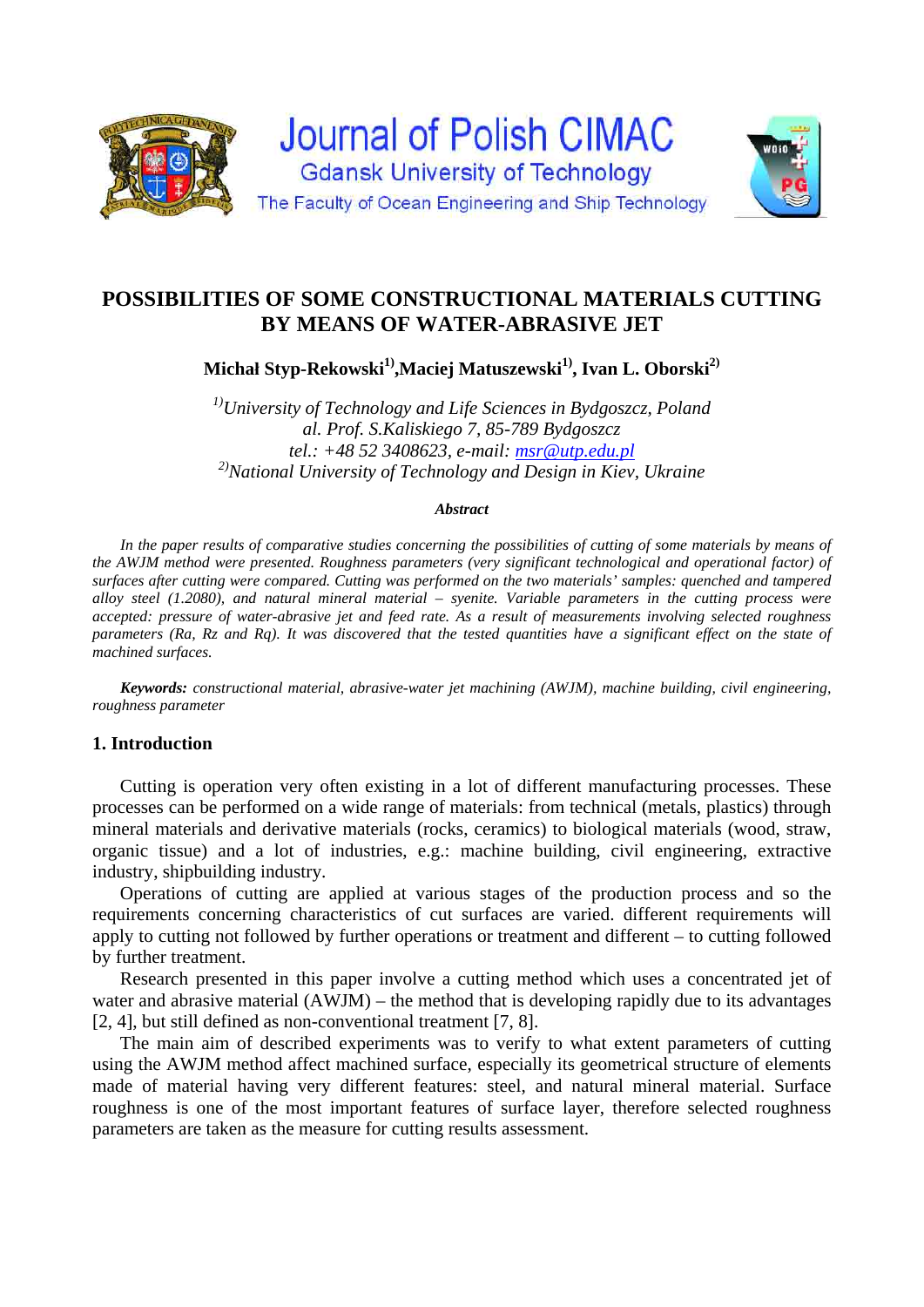# **2. Investigated object and range of experiments**

Investigations concern samples with following geometrical features (*l* x *b* x *h*): 30x10x5 mm, made of different materials – metallic and mineral:

- very popular constructional steel, numbered 1.2080, symbol acc. to European Standard: X210Cr12, quenched and tampered to 43 HRC,
- syenite.

Used in investigations materials have strength feature and crystalline structure quite differ. Both of chosen materials are applied in machine-tools building, nevertheless, both for different units and elements. Tested steel is used for a lot of elements produce, e.g.: elements of machines, truss construction, and mineral material – for the machine body or table and as façade elements. The main reason of such choice was need to determine the some roughness parameters obtained by abrasive-water jet cutting with defined parameters.

Cutting operations were realized using abrasive-water contour machine, made of PR China marked DWJFB 1313. As independent variables in presented investigations following quantities were accepted:

- pressure of working fluid:  $p = 200$ , 250 MPa,
- feed rate:  $f = 64$ , 80 and 96 mm/min.

According to numerous references, e.g. [1, 3, 6], these factors essentially influences cutting surfaces features.

Fluid jet consists mixture of water and Garnet abrasive, mesh 80; nozzle diameter was 1.016 mm. During machining the cutting head was 2 mm from upper machined surface.

Results of cutting process were evaluated on the base of measurements of below mentioned three chosen roughness parameters:

- Ra arithmetic mean of profile deviation from the mean,
- $Rz$  total height of profile,
- *Rq* quadratic mean of profile deviation from the mean,
- $Rz/Ra$  calculated coefficient.

Measurements using profilograph Hommelwerke T 2000.were made in three places: 0,25, 0,50 i 0,75 of *l* dimension (length) on measuring length (4 mm) situated on the middle of samples thickness *b*. Displacement of measuring lengths were presented in Fig. 1. As a final finding average value of 3 measurements  $(m_1, m_2, m_3)$  was accepted.



*Fig. 1. Sample dimensions and measuring places on the machined samples* 

Presented investigations have initial character, verifying methodic possibilities, so mentioned above three elements set of roughness parameters, measured by means of mentioned metrological device one accepted as adequate.

# **3. Results of experimental investigations**

Cutting surface roughness measurement findings are taken down in below tables. The values of roughness parameters provided in Table 1 refer to the cutting of steel samples quenched and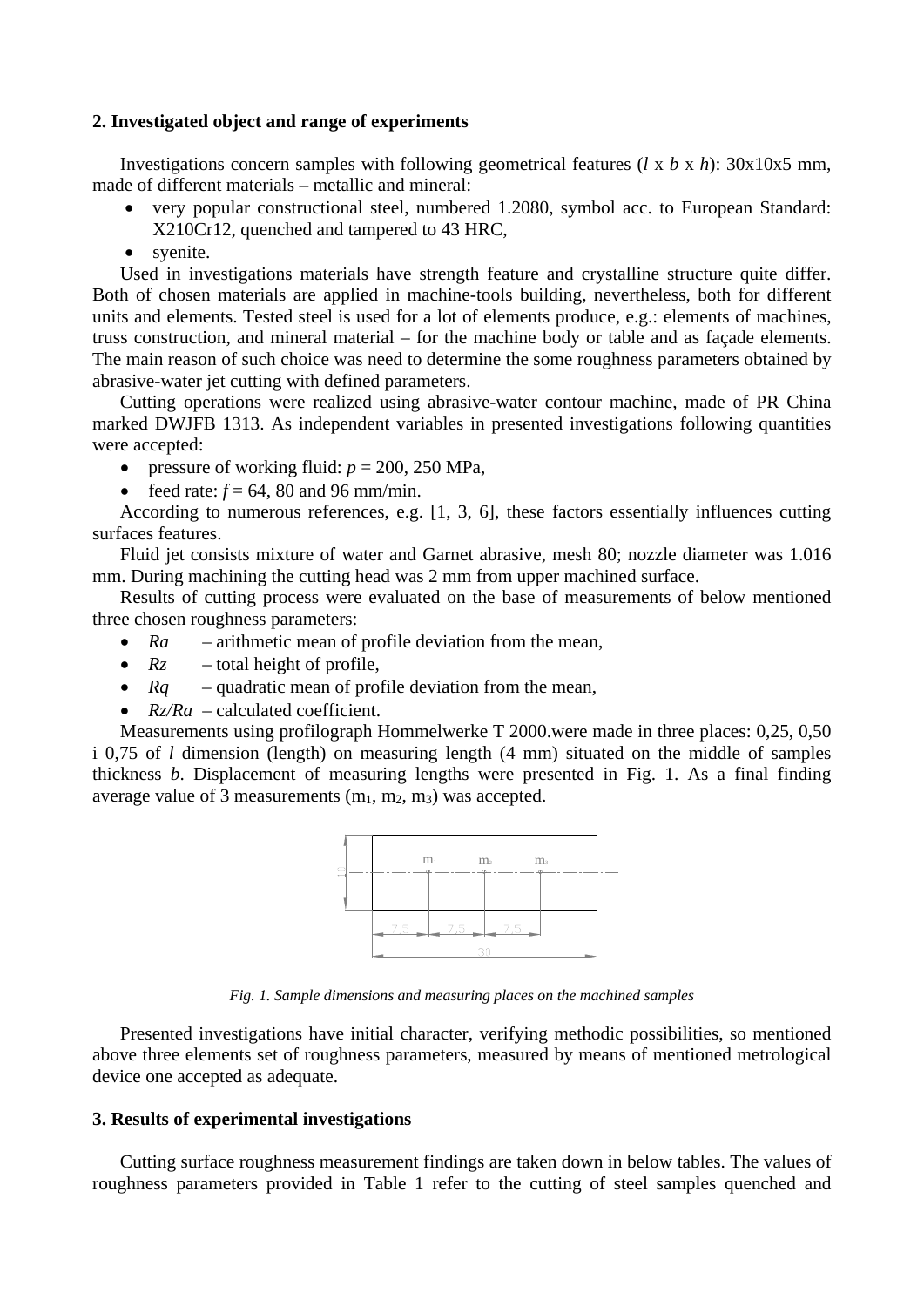tempered up to 43 HRC. Based on the analysis of these results it was appeared that the tested cutting parameters had an effect on the obtained roughness. It was found that roughness is also higher for greater values of parameters, e.g. *Ra* parameter increased by 0.61 micrometer, i.e. by almost 30 % (from 2.16 to 2.77 μm), where there was a change in the feed rate *f* from 64 to 96 mm/min, i.e. for an increase by 50%.

The values roughness parameter are also caused by changes of the jet pressure. At the feed rate  $f = 64$  mm/min, an increase in the pressure *p* from 200 to 250 (25%) resulted in an increase in *Ra* parameter but only by ca. 12%. At different feed rates, an increase in roughness, expressed in a change of *Ra* parameter, is even lower (ca. 6%).

| Feed rate,<br>$f$ , mm/min<br>Pressure<br>p, MPa | 64    | 80    | 96    |  |  |  |
|--------------------------------------------------|-------|-------|-------|--|--|--|
| $Ra$ , $\mu$ m                                   |       |       |       |  |  |  |
| 200                                              | 2,16  | 2,68  | 2,77  |  |  |  |
| 250                                              | 2,42  | 2,85  | 2,95  |  |  |  |
| $Rz$ , $\mu$ m                                   |       |       |       |  |  |  |
| 200                                              | 11,20 | 11,80 | 13,17 |  |  |  |
| 250                                              | 13,29 | 14,42 | 15,99 |  |  |  |
| $Rq$ , µm                                        |       |       |       |  |  |  |
| 200                                              | 2,74  | 3,26  | 3,37  |  |  |  |
| 250                                              | 3,13  | 3,59  | 3,75  |  |  |  |

*Table 1. Values of roughness parameters of surface cut by means of AWJM for steel sample* 

Changes found in the geometrical structure of the surface being cut are described by regression equations which have the following form in the analysed case:

- for  $p = 200$  MPa:
	- o  $Ra = -0.215 \cdot f^2 + 1.165 \cdot f + 1.21$
	- o  $Rz = 0,385 \cdot f^2 0,555 \cdot f + 11,37$
	- o  $Rq = -0.205 \cdot f^2 + 1.135 \cdot f + 1.81$
- for  $p = 250$  MPa:
	- o *Ra = 0,165 · f 2 + 0,925 · f + 1,66*
	- o *Rz = 0,220 · f 2 + 0,470 · f + 12,60*
	- o *Rq =* 0,150 *· f 2 +* 0,910 *· f +* 2,37

Statistical calculations demonstrate that the above equations record very well observed changes, what is confirmed by the values of correlation coefficients approximating to 1,0.

The second structural material used in the study was syenite – mineral material (rock), using e.g. in very precise machine-tools and measurement machines (tables, bodies) but on the other hand – in civil engineering too. The results of measurements presented in Table 2 indicate that the surface roughness obtained as a result of abrasive-water jet cutting is similar for all analysed values of parameters. Maximum differences are in the range  $5\div 8\%$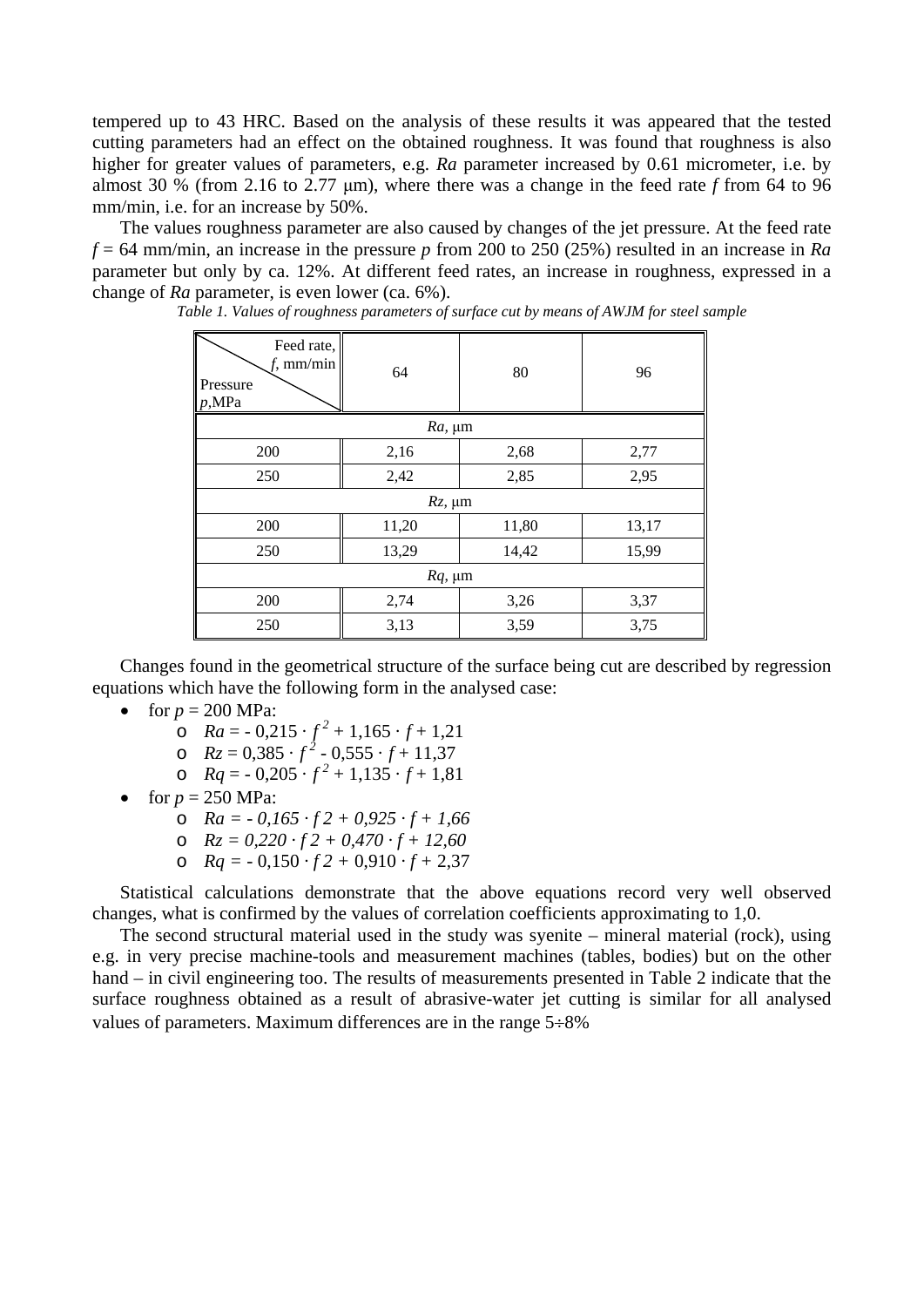| Feed rate,<br>$f$ , mm/min<br>Pressure,<br>$p$ , MPa | 64    | 80    | 96    |  |  |  |
|------------------------------------------------------|-------|-------|-------|--|--|--|
| $Ra$ , $\mu$ m                                       |       |       |       |  |  |  |
| 200                                                  | 3,93  | 3,85  | 3,78  |  |  |  |
| 250                                                  | 3,87  | 3,74  | 3,70  |  |  |  |
| $Rz$ , $\mu$ m                                       |       |       |       |  |  |  |
| 200                                                  | 18,58 | 18,18 | 17,98 |  |  |  |
| 250                                                  | 17,44 | 17,16 | 17,01 |  |  |  |
| $Rq$ , $\mu$ m                                       |       |       |       |  |  |  |
| 200                                                  | 4,92  | 4,82  | 4,74  |  |  |  |
| 250                                                  | 4,85  | 4,69  | 4,64  |  |  |  |

*Table 2. Values of roughness parameters of syenite samples surface cut by means of AWJM* 

Change in feed from 64 to 96 mm/min, i.e. by 50 % results in a change of the average value of *Ra* parameter from 3.93 to 3.78 μm, i.e. its decrease but only ca. 4%. Similar situation occurs where jet pressure is changed: an increase in the value of this process parameter from 200 to 250 MPa (25%) results in *Ra* parameter value being decreased from 3.93 to 3.87 μm, i.e. only 1.5%. Similar relations occur for other analysed roughness parameters. Relations for this material were described by mathematical models. Their forms are presented below:

- for  $p = 200$  MPa:
	- o *Ra = 0,045 · f 2 0,265 · f + 4,09*
	- o *Rz = 0,100 · f 2 0,700 · f + 19,18*
	- o  $Rq = 0.055 \cdot f^2 0.325 \cdot f + 5.12$
- for  $p = 250$  MPa:
	- o *Ra = 0,005 · f 2 0,095 · f + 4,02*
	- o *Rz = 0,065 · f 2 0,475 · f + 17,85*
	- o  $Rq = 0.010 \cdot f^2 0.130 \cdot f + 5.04$

The analyse indicates that in analysed range of independent variables (feed rate and jet pressure) for both materials (steel and syenite) pressure has a minor influence on the obtained roughness parameter *Ra* but recorded gradient is greater for the cutting of steel. Other parameters are very similar in quality. Comparison of the results obtained for two structural materials very different from each other shows that there are essential differences, see Fig.2.

An increase of steel machining parameters (feed rate and jet pressure) resulted in increase of roughness parameters in cut surfaces, whereas in the case of mineral material a reverse tendency was observed: greater values of process parameters resulted in smaller surface roughness. Such situation may result from the water and abrasive jet containing mineral grains and so, in the case of syenite, mineral machines mineral making the hardness of the tool and the hardness of the machined object similar.

As far as the cutting of steel is concerned, the difference in hardness is greater and therefore the relations between analysed factors are similar to those in traditional machining. It is assumed that the hardness of the tool should be larger than that of the machined element by at least 30 HRC.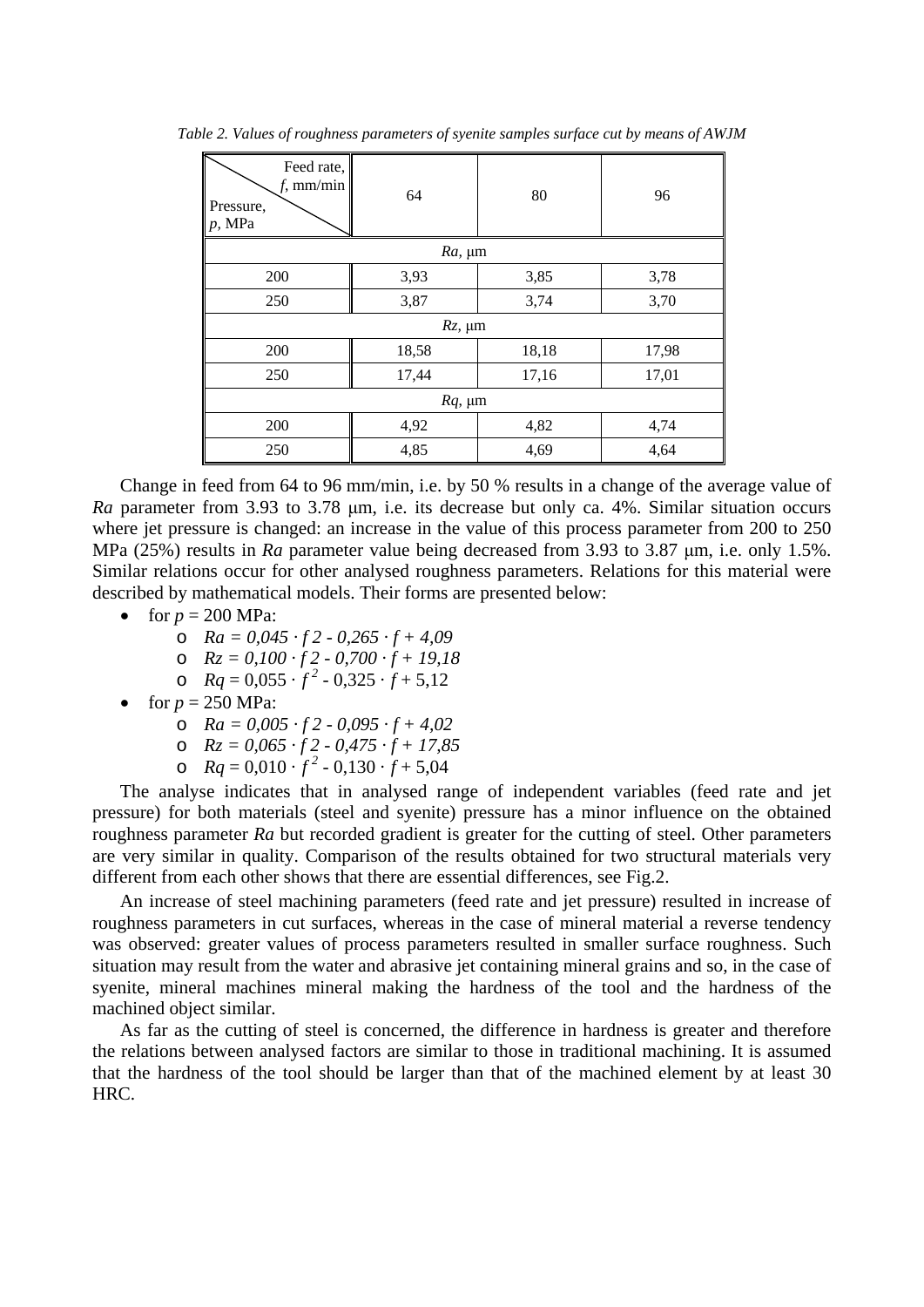

Comparison of histograms shown in Fig. 2 and 3 indicate that the roughness of the cut surfaces, machined with the same parameters, is much greater (even 50%) for syenite than for steel. Furthermore, it can be seen that the values of all measured parameters of cut surfaces, machined in the same parameters, are greater for mineral material than for steel.



The parameters of cut surfaces roughness make this treatment to be defined as a roughing one, so it can be assumed that this method of cutting can be useful with regard to elements of which machined surfaces will be subject to further treatment. However, the AWJM method is not recommended for surfaces which are not machined after cutting.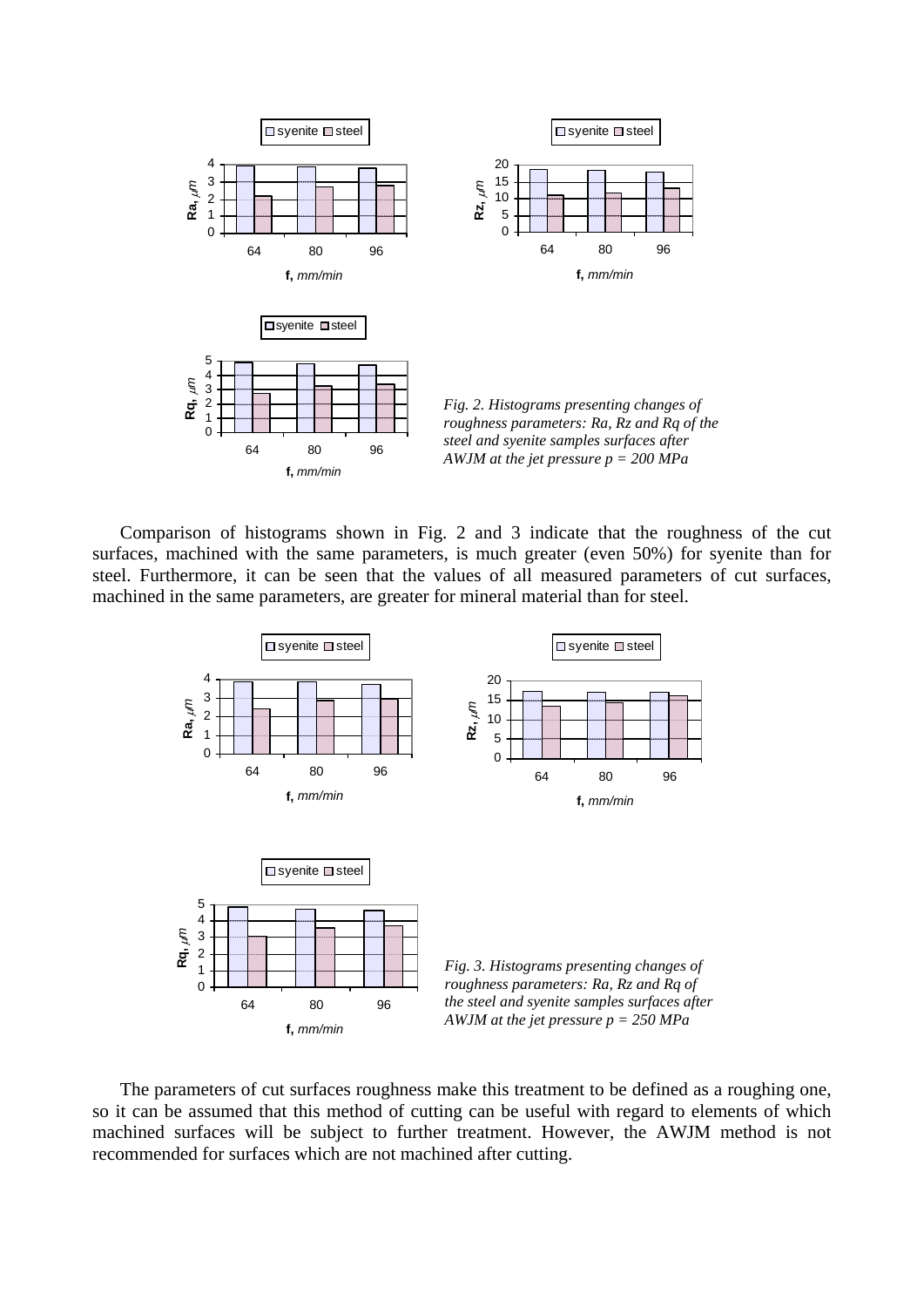Table 3 consists calculated quotient values of two measured roughness parameters *Rz* and *Ra*. Value of this quotient is important for various reasons, among other for tribologic features of machined surfaces what is confirmed in [5].

| Jet pressure<br>MPa | Values of quotient Rz/Ra |      |         |      |  |  |
|---------------------|--------------------------|------|---------|------|--|--|
|                     | steel                    |      | syenite |      |  |  |
|                     | feed rate $f$ , mm/min   |      |         |      |  |  |
|                     | 64                       | 96   | 64      | 96   |  |  |
| 200                 | 5,22                     | 4,75 | 4,68    | 4,82 |  |  |
| 250                 | 5,53                     | 5,42 | 4,49    | 4,61 |  |  |

*Table 3. Values of quotient Rz/Ra for surfaces cut with different parameters* 

On the ground of presented findings one can state that quotient of analysed parameters was increased together with machining accuracy increase. In Fig. 4 there were presented results of mentioned investigations. Shaping and finishing turning was compared. As the object of comparison 3D view of machined surfaces, ordinates distribution and load capacity curves were accepted.

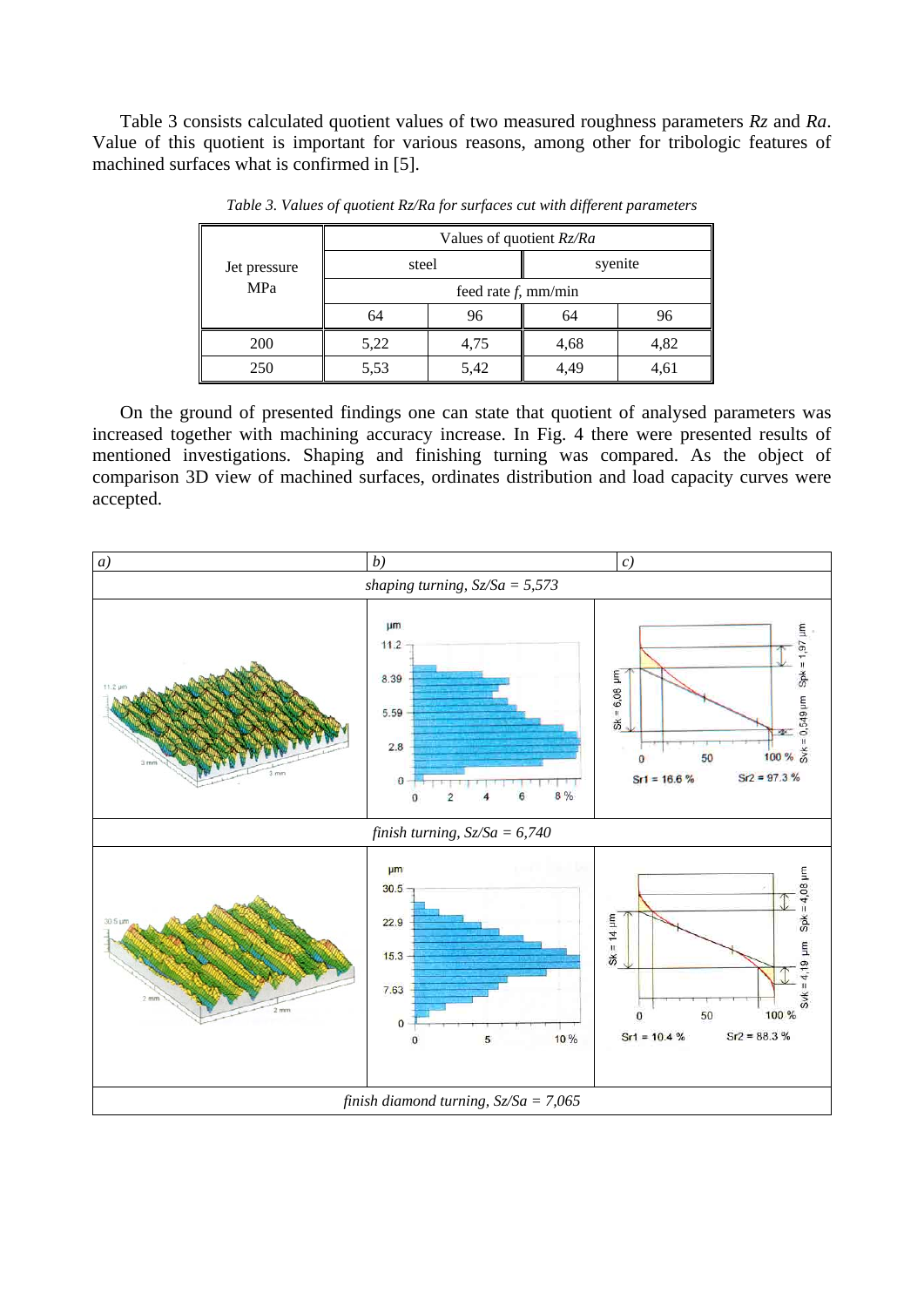

*Fig 4. Comparison of turning surfaces tribology features: a) 3D surface view, b) ordinates distribution, c) load capacity curve, acc. to* [5]

The views of machined surfaces are not much differentiated, besides kind of machining was differ. Visible difference were observed in ordinates distribution and load capacity curves. Allowing results of mentioned investigations, on the ground of findings contained in Table 5 one can state that for steel samples enlargement of jet pressure generates slight only (ca. 6%) increase of quotient, so load capacity of such surface will be greater too. Other relationships are for feed rate. Greater feed resulted smaller quotient value, so tribologic features will also worse.

Analysing quotient of *Rz* and *Ra* values for syenite samples inversely (than for steel) relationships were observed, namely:

- greater jet pressure smaller quotient value worse tribology features and
- greater feed rate greater quotient value better tribologic features.

# **4. Conclusions**

On the ground of presented experiments and the analysis of the selected roughness parameters measurements results obtained from such experiments, conclusions of practical nature can be formulated. The most significant of which are as follows:

- abrasive water jet method can be used for the cutting of structural materials with various chemical compositions and structure – with satisfactory efficiency,
- roughness level of the cut surface using the AWJM method defines this method as roughing,
- influence of machining parameters of AWJM is differentiate for different machined material.

As one said above, the experiments presented in this article have initial character, so on the base of obtained results one can conclude that the established aim of research was accomplished.

# **References**

- [1] Holka H., Jarzyna T., Matuszewski M., Musiał J., *Wpływ stanu kwalifikacyjnego stali na efekty cięcia strugą wodno-scierną*, Inżynieria maszyn, vol. 16, z. 4/2011, p. 85-91.
- [2] Kosmol J., Wala T., Hassan A.I., *Preliminary attempt to FEM modelling of AWJM of polymeric composites*, Materiały II Międzynarodowej Konferencji "*Obróbka wysokociśnieniowym strumieniem wody – WJM 2001*", p. 39-48, Kraków 2001.
- [3] Mazurkiewicz A., *Czynniki wpływające na jakość powierzchni stali po cięciu strumieniem wodno-ściernym*, Inżynieria materiałowa, nr 5/2008, p. 1-4.
- [4] Oczoś K. E., *Efektywność innowacyjnych technologii na przykładzie wybranych sposobów obróbki strumieniowo-erozyjnej*, Mechanik, vol. 76, No. 8-9/2003, p. 463-468.